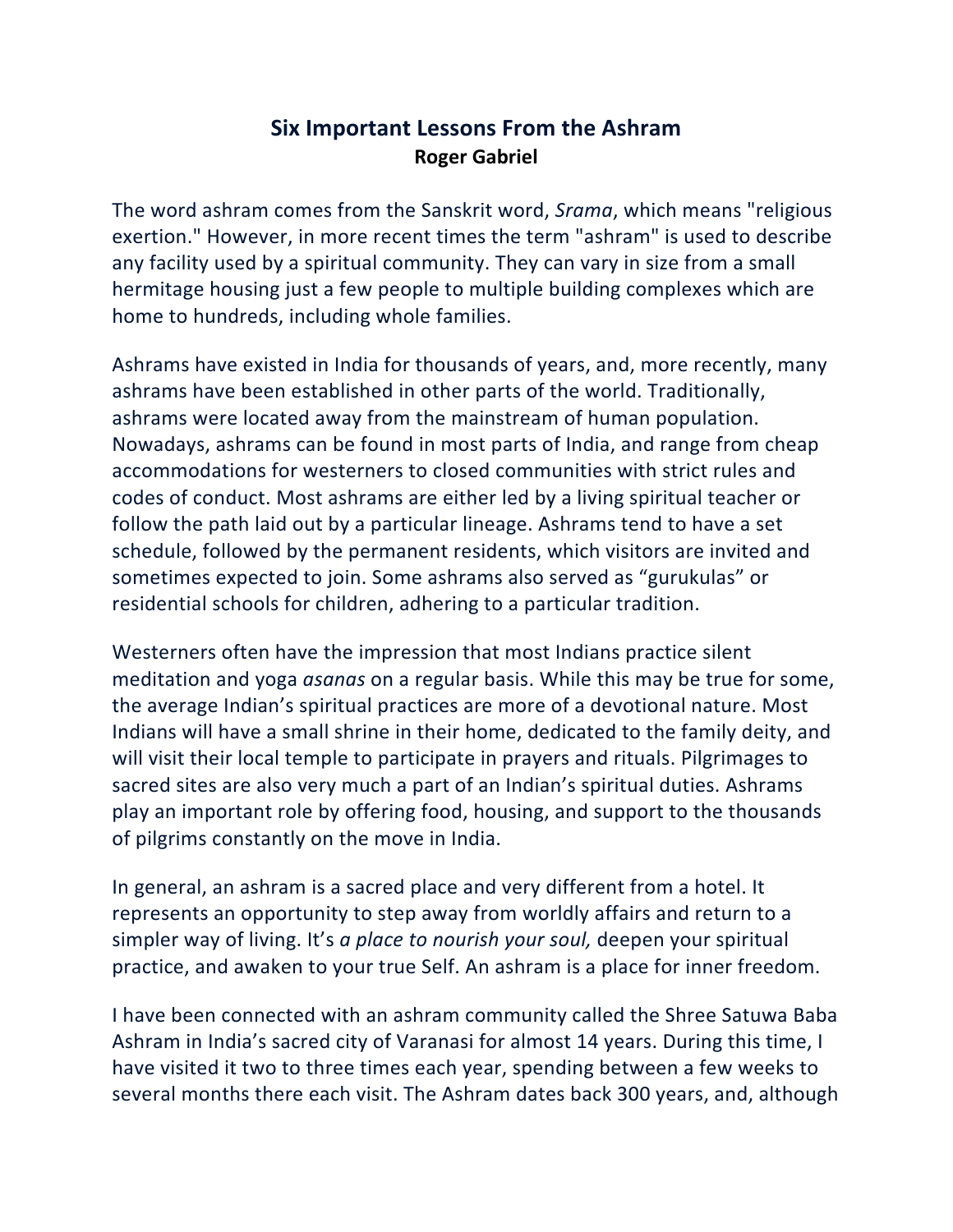touched by the modern world, still functions in accordance with ancient Vedic traditions. It is home to a residential school for boys training to become Vedic priests and provides temporary accommodations for several thousand pilgrims a year, all on a donation basis. Because of its traditional nature and fairly basic facilities, it receives few western visitors. Fortunately, even though I am something of an anomaly, I was quickly accepted into their family.

The former head of the Ashram, Maharaji, who left us physically four years ago at age ninety-nine, was the purest, most highly evolved human I have been blessed to meet. He became my Guru and gave me my spiritual name Raghavanand. Although it was clear he had a great depth of profound knowledge, our language limitations restricted our conversations to simple subjects. At first, this created a bit of a dilemma for me, as I had spent the previous thirty years listening to spiritual discourses, reading sacred texts, and questioning everyone.

Nothing happens in an ashram without the Grace of the Guru, and I was soon to receive that blessing. Sensing my confusion, Maharaji invited me to just be with him, to watch, listen, and breathe in his divinity. And so, this is what I did at every opportunity. After spending years in Himalayan caves and returning to become Guru of the Ashram, Maharaji lived very simply. He slept on a mat on the floor in the same room where he spent much of the day meeting the many visitors who came for his advice or blessing.

I would rise early in the morning, bathe, and then quietly enter his room, where he would have already begun his morning prayers and *pujas*. Sitting as unobtrusively as possible, I would meditate or simply observe his devotion. During the day, with me in tow, he might visit a neighboring ashram, take a boat ride on the Ganges, or cross the river to visit the ashram's farm and cows. During all of this, Maharaji would always make sure I was taken care of. He ate very basic meals, but made sure I was properly fed and insisted on me drinking a cup of warm milk with him every evening before bed.

Looking back, I realize that the time I spent with Maharaji, though mostly in silence, was as important to my spiritual growth as anything I have read in a book or heard from a discourse. Here are six lessons I learned: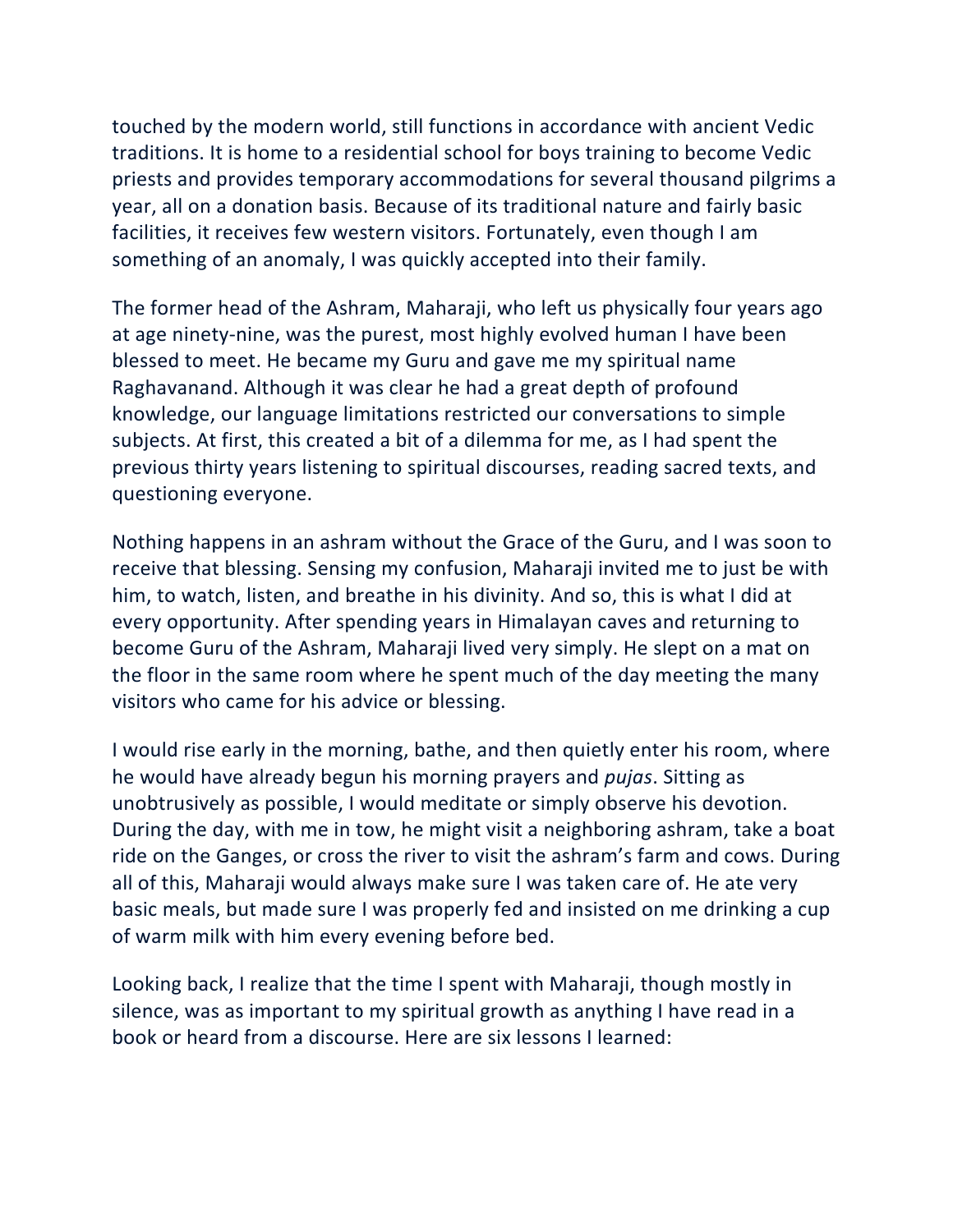### Acceptance

I learned to accept that the moment is perfect as it is. Indian clocks seem to move at an entirely different speed than those in the rest of the world, and this is particularly evident in ashrams. Some mornings Maharaji would announce that he wanted to visit somewhere. In my usual westerner eagerness to be ready on time, I would inquire when we would be leaving. The answer was always the same, "When Lord Krishna decides." I soon learned that this could mean five minutes, several hours, or even days.

#### **Humility**

From watching Maharaji, I have begun to learn the gift of humility. Even though he was respected in spiritual communities throughout India, his door was open to everyone who came. Whether a poor village farmer, a pilgrim, or important politician, everyone was welcomed with the same degree of respect.

#### Simplicity

Maharaji lived simply, and being with him encouraged me to do the same. Over the years, the luggage that I thought was necessary to take with me to the ashram became less. Sleeping on a wooden bed, having no heat in the winter, bathing from a bucket of cold water, and sitting on the floor to eat my meals without utensils has now become my ashram norm.

#### Selfless Service

*Seva* (service without regard for the self) and the practice of Karma Yoga is very much a part of ashram life. Everyone is invited to pitch in with whatever needs doing. However, I soon learned that Indians who had grown up chopping vegetables on the floor, serving food to long rows of hungry people from a bucket, or sweeping the floor with a broom made of twigs were much more efficient than me. After frustrating everyone with my slowness, I finally asked Maharaji what job could I do. Without hesitating he replied, "official ashram photographer," and to this day, that's what I am!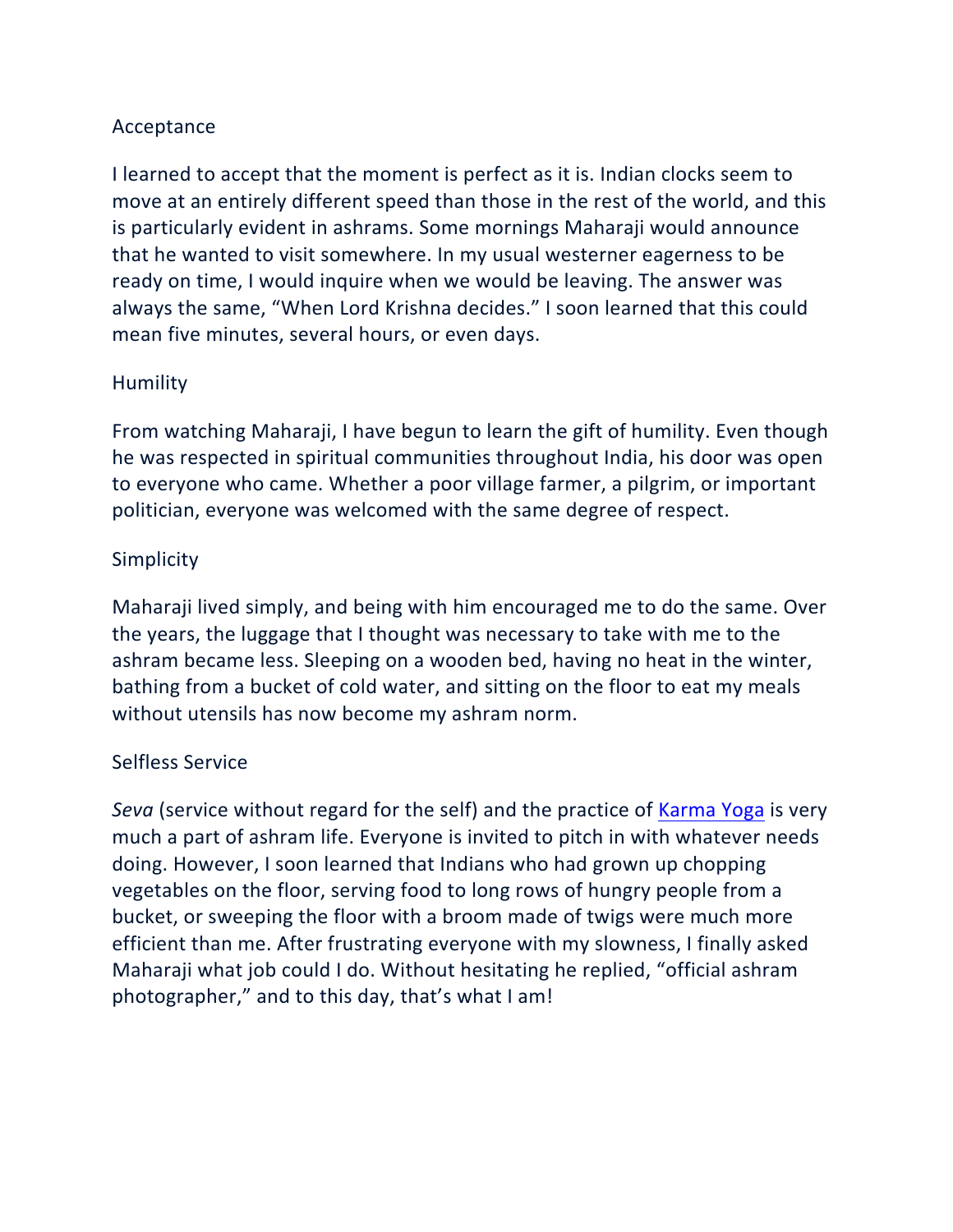## Patience

I've always enjoyed my quiet time. Whether it was my meditation, reading, or walking in nature, this has always been a regular part of my daily routine. This, however, doesn't always work out in an ashram with 70 young boys. The main focus of their education at the Ashram is learning Sanskrit, learning the Vedic chants, and performing sacred rituals. Recently, a daily English class has been added, so now my quiet time is invaded by little boys eager to practice what they've learned. I remind myself that the reward of patience is patience.

Let the Universe Handle the Details

Although the ashram had a school, the actual school building had fallen down years ago, and the boys slept and studied scattered throughout the ashram. One day, Maharaji called me into his room and said he wanted to rebuild the school, but needed my help. My first fear was that he expected me to start mixing cement and laying bricks, but he told me that my role was to raise the money. I mentally debated whether laying bricks would be easier. When I expressed my hesitation, he said, "Don't worry, Lord Krishna sent you to help us." Definitely no pressure! I had no experience in raising large sums of money, but I told him I would do my best.

A week later, I returned to the U.S. and received a phone call from a good friend who had traveled with me in India and who was also a successful businessman. During the conversation, it occurred to me to ask his advice on raising the money. When I explained how much was needed, he said that it was no problem and that he would pay for everything. Wow! I immediately phoned the ashram to tell Maharaji the great news. When I told him I had all the money, he matterof-factly replied, "Of course, I knew you would. We've already begun the construction."

If you haven't already, find an opportunity to visit an ashram one day. In the meantime, bring the energies of an ashram into your home:

- Create a special space where you can enjoy your spiritual practices.
- Set aside regular times each day for your practice.
- See if you can be more accepting, humble, and patient in your life.